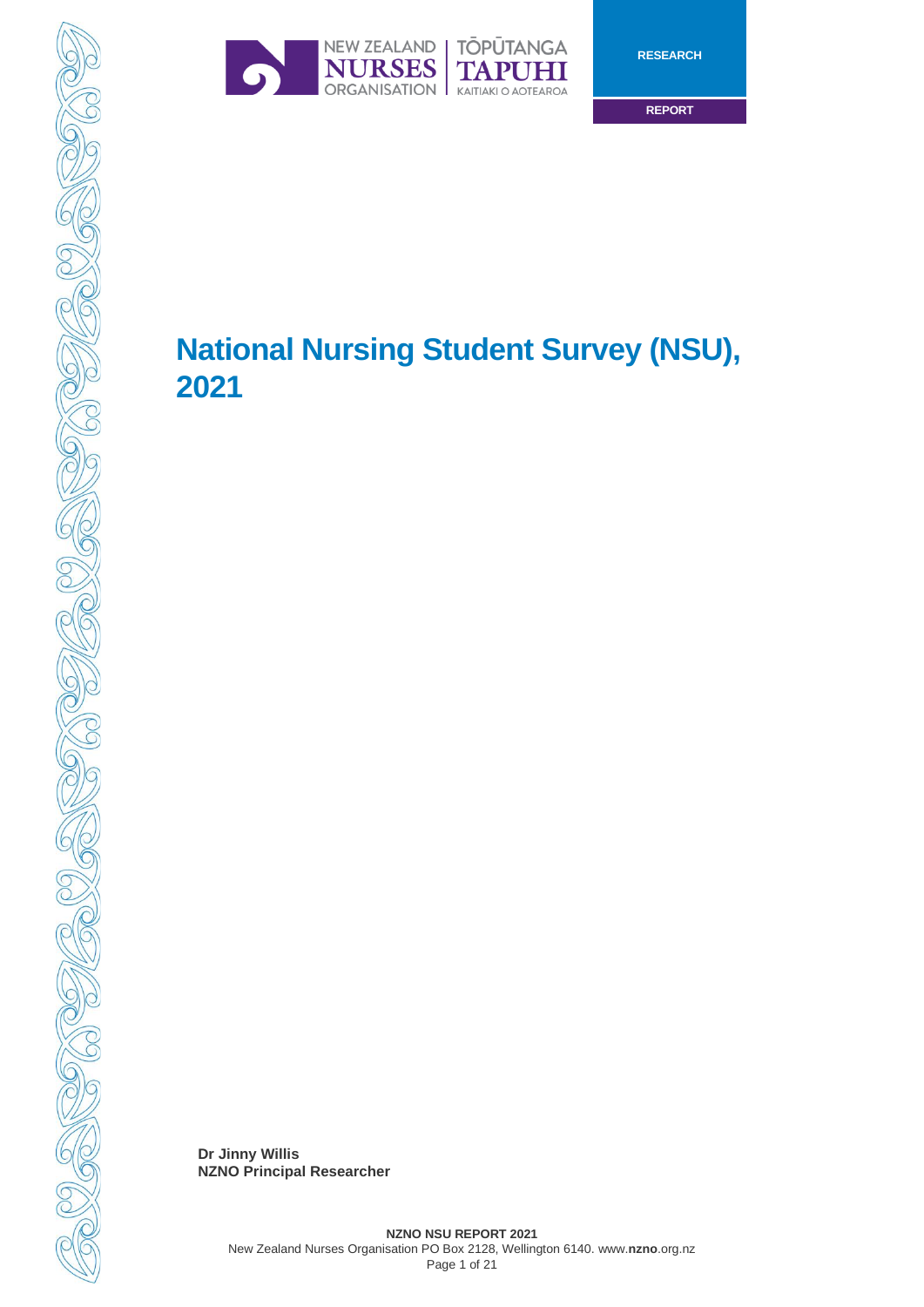# **Table of Contents Page**

| <b>Executive Summary</b>                                   | 3              |
|------------------------------------------------------------|----------------|
| Introduction                                               | 4              |
| Methods                                                    | 4              |
| <b>Results</b>                                             | 5              |
| Gender                                                     | 5              |
| Ethnicity                                                  | 5              |
| Age                                                        | 6              |
| <b>Nursing School</b>                                      | $\overline{7}$ |
| Course of Study                                            | 8              |
| Impact of COVID-19 Pandemic on Nursing Studies in 2020     | 8              |
| Access to the Internet and Technology                      | 10             |
| <b>Support Services</b>                                    | 10             |
| <b>Financial Difficulty</b>                                | 10             |
| Mate korona, COVID-19 Restrictions and Clinical Placements | 11             |
| Academic Performance                                       | 13             |
| Scope of practice                                          | 13             |
| Preceptorship                                              | 15             |
| <b>Extra Support</b>                                       | 16             |
| Mate korona, COVID-19 Issues                               | 16             |
| Other Issues                                               | 16             |
| Summary                                                    | 17             |

# **Table of Figures**

| Figure 2 Age of Respondents                                           | 6  |
|-----------------------------------------------------------------------|----|
| Figure 3 Year of Study in 2021                                        | 6  |
| Figure 4 Course of Study                                              | 8  |
| Figure 5 Learning resources available to you during COVID-19 lockdown | 9  |
| Figure 6 Communication with Tutors                                    | 9  |
| Figure 7 Restrictions on the number or length of clinical placements  | 11 |
| Figure 8 Preparedness for placement after ockdowns                    | 11 |
| Figure 9 Adequate time to understand placement requirements           | 12 |
| Figure 10 PPE access during placement                                 | 12 |
| Figure 9 Impact of COVID-19 disruptions on grades                     | 13 |
| Figure 12 Understanding of your scope of practice                     | 13 |
| Figure 13 Preceptor understanding of your scope of practice           | 14 |
| Figure 14 Understanding of student scope of practice by nurses        | 14 |
| Figure 15 Quality of preceptorship for clinical placements            | 15 |
| Figure 16 Frequency of tutor oversight of clinical placement          | 16 |

# **List of Tables**

Table 1 Nursing School attended by Respondent 7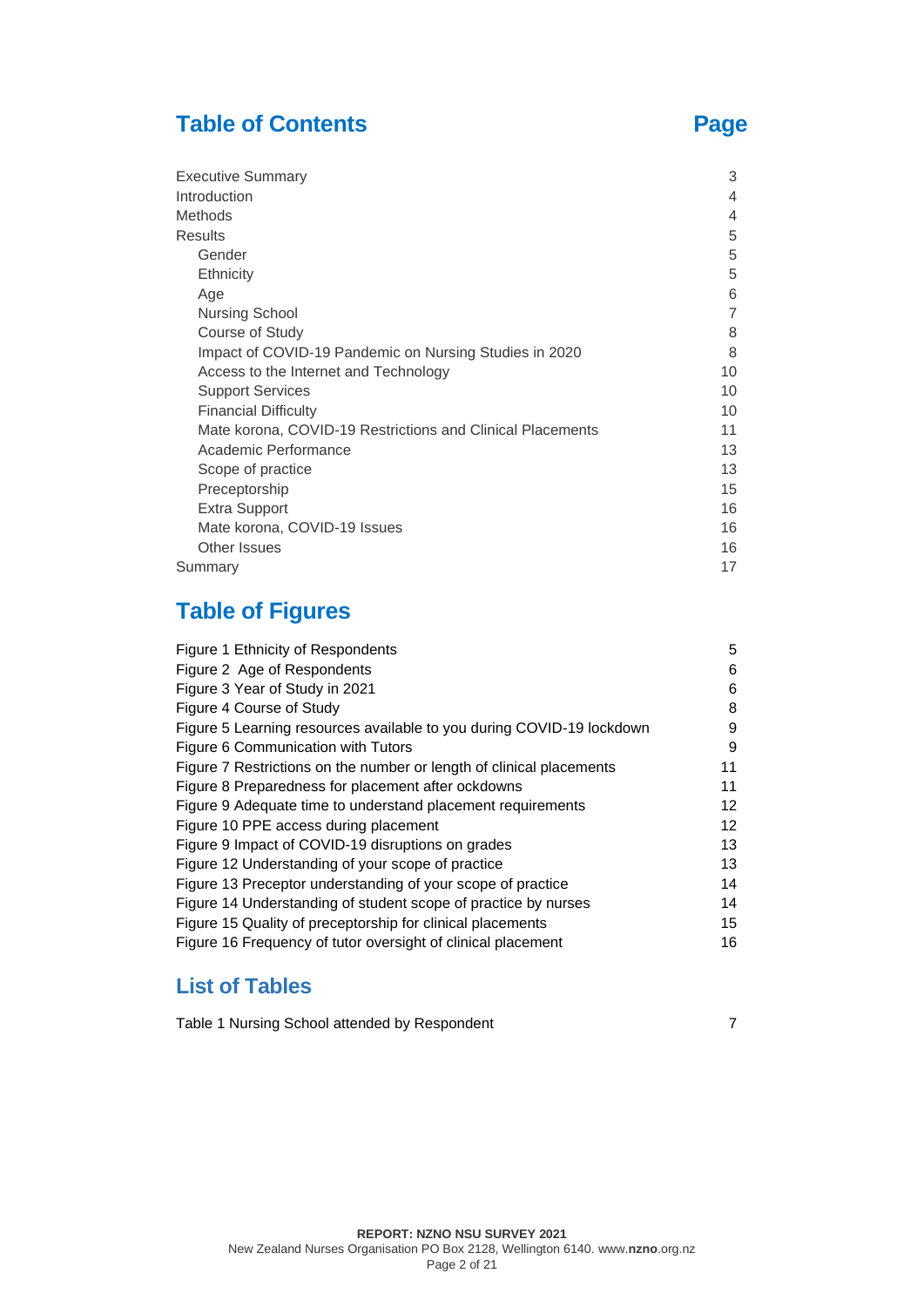# **Executive Summary**

There were 2266 student financial members of New Zealand Nurses Organisation, Tōpūtanga Tapuhi Kaitiaki o Aotearoa (NZNO) at the time of the survey. The national, anonymous web-based survey of student nurses was undertaken in March-April 2021. This is the ninth biennial survey of NZNO nursing student members; the previous survey was completed in 2019 and attracted 878 participants. This survey had 685 respondents, just over 30% of the total possible respondents, and all the 18 schools of nursing were represented.

The main focus of the survey was to investigate:

- > the impact of the COVID-19 (Mate korona) pandemic on students enrolled in a nursing course in 2020,
- > the impact of the COVID-19 pandemic on those preparing for nursing study for 2021.
- > preceptorship
- understanding of the student nurse scope of practice
- > mentorship opportunities for nursing students
- > nursing in the post COVID-19 environment

## **Significant findings**

Nursing students enrolled in 2020 were subject to significant disruption in their nursing studies. The biggest impact was on the limit in number and length of clinical placements. In addition, the lockdown resulted in limited preparation for clinical placements. Half of students faced financial difficulties associated with lockdown. Earning opportunities were limited, but living costs were unchanged, or increased in some cases.

Understanding of the student scope of practice by preceptors and other nurses' students encounter on clinical placement was not optimal. Experience with preceptors was mixed, but a relatively small proportion rated the quality of preceptorship as low. Peer support or mentoring opportunities for students are limited and could be significantly expanded

At the time of the survey, which was before the Delta variant arrived in Aotearoa New Zealand, respondents indicated they had good access to COVID-19 clinical resources and very high numbers of students would take the COVID-19 vaccine if offered. The majority indicated that they would feel comfortable working in managed isolation and quarantine facilities, and indeed, working with patients infected with COVID-19.

### **Limitations**

As with all surveys, the results need to be interpreted with caution, due to the representativeness of those who choose to participate and the subjectivity of some of the views expressed. In addition, this report was finalised for publication as the country emerged from the response to the Delta variant of Mate korona which arrived in Aotearoa New Zealand in August and as we moved into the 'traffic light' system. A survey of nursing students conducted after these events may well have elicited different responses.

### **Dissemination and Recommendations**

Representatives of the NSU presented the survey results to the Heads of Schools and members of the Council of Deans in July 2021. Following the presentation there was an opportunity for discussion of the findings. This report will be circulated to all schools of nursing and will be available on the NZNO website.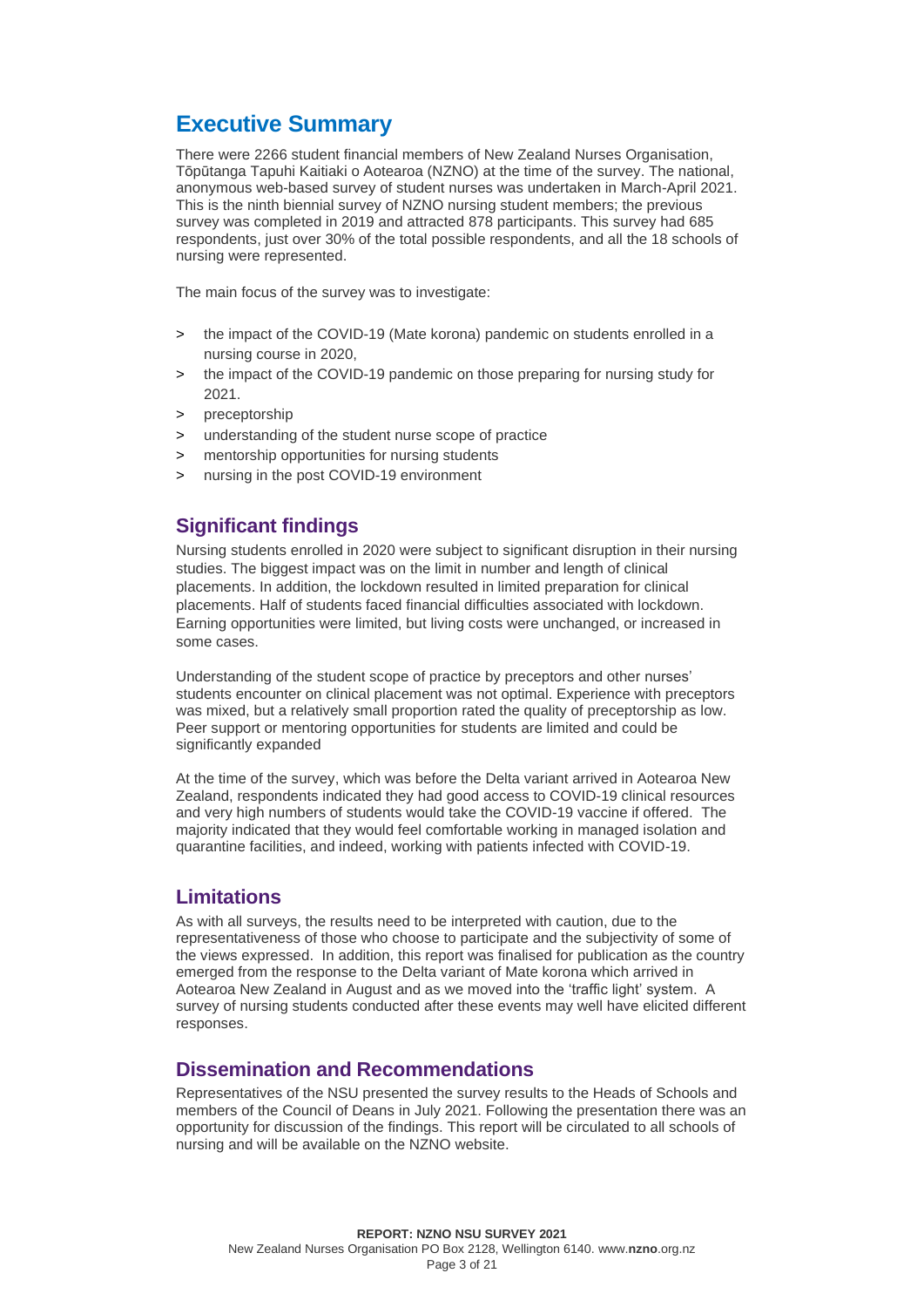# **Introduction**

### **The 2021 NZNO Nursing Student Survey**

NZNO is the leading professional and industrial organisation of nurses in Aotearoa New Zealand, representing over 54,000 nurses, midwives, students, kaimahi hauora and health workers on a range of employment-related and professional issues. NZNO commitment to te Tiriti o Waitangi is embedded in its constitution and articulated through its relationship with Te Rūnanga Tōpūtanga Tapuhi Kaitiaki o Aotearoa, who ensure bi-cultural values of tikanga and matauranga Māori are guiding the mana of this partnership.

NZNO provides leadership, research, and support for professional excellence in nursing, negotiates collective employment agreements on behalf of its members and collaborates with government and other agencies throughout the health sector. This report documents the results of a survey of nursing students in New Zealand.

#### **Context**

This is the ninth biennial survey of NZNO nursing student members and was undertaken between March and April 2021. The National Student Unit (NSU) is comprised of students enrolled in an undergraduate nursing/midwifery course or a programme leading to an initial New Zealand nursing/midwifery registration and may include Enrolled Nurse students. The NSU exists to serve the interests of all student members of NZNO. The NSU is unique, as it is the only nursing student representative group in Aotearoa New Zealand and is the major political voice for nursing students today. The NSU committee aims to have two student representatives from each school of nursing in Aotearoa New Zealand, one Māori tauira (Te Runanga Tauira, TRT) and one additional student (National Student Representative, NSR).

This survey report will be published and read as the impact of the Delta variant of Mate korona is being realised. The results of a survey conducted now may well be different so this report needs to be read with several contextual factors in mind. Firstly, the impact of Delta on the Māori and Pacific communities, particularly in Auckland may have changed responses from Māori and Pacific students, many of whom are part of Auckland communities where the greatest impact has been experienced. Since the survey was conducted the Pfizer COVID vaccine has been rolled-out and various health orders mandating vaccination included students in the health workforce. Free-text response options were available and utilised by respondents and are summarised in themes presented in an Appendix. These responses give meaning and detail to some of the descriptive statistics used to summarise the survey results and are useful to support work with students of nursing. Further work that explores the lived experience of students, particularly Māori and Pacific students of the Delta outbreak in Aotearoa New Zealand is recommended.

# **Methods**

A national, anonymous, web-based survey with the primary aim of investigating the impact of the COVID-19 pandemic on students enrolled in a nursing course in 2020, or those preparing for nursing study enrolling for 2021. The survey also explored preceptorship, understanding of the student nurse scope of practice and mentorship opportunities for nursing students. The project used a partnership approach between all nursing schools in New Zealand, and NZNO student delegates from each school. The survey link was e-mailed to all NZNO nursing student members, was advertised on the NZNO website and was shared by NSU members with fellow nursing students. Consent was implied by completion and submission of the survey questionnaire.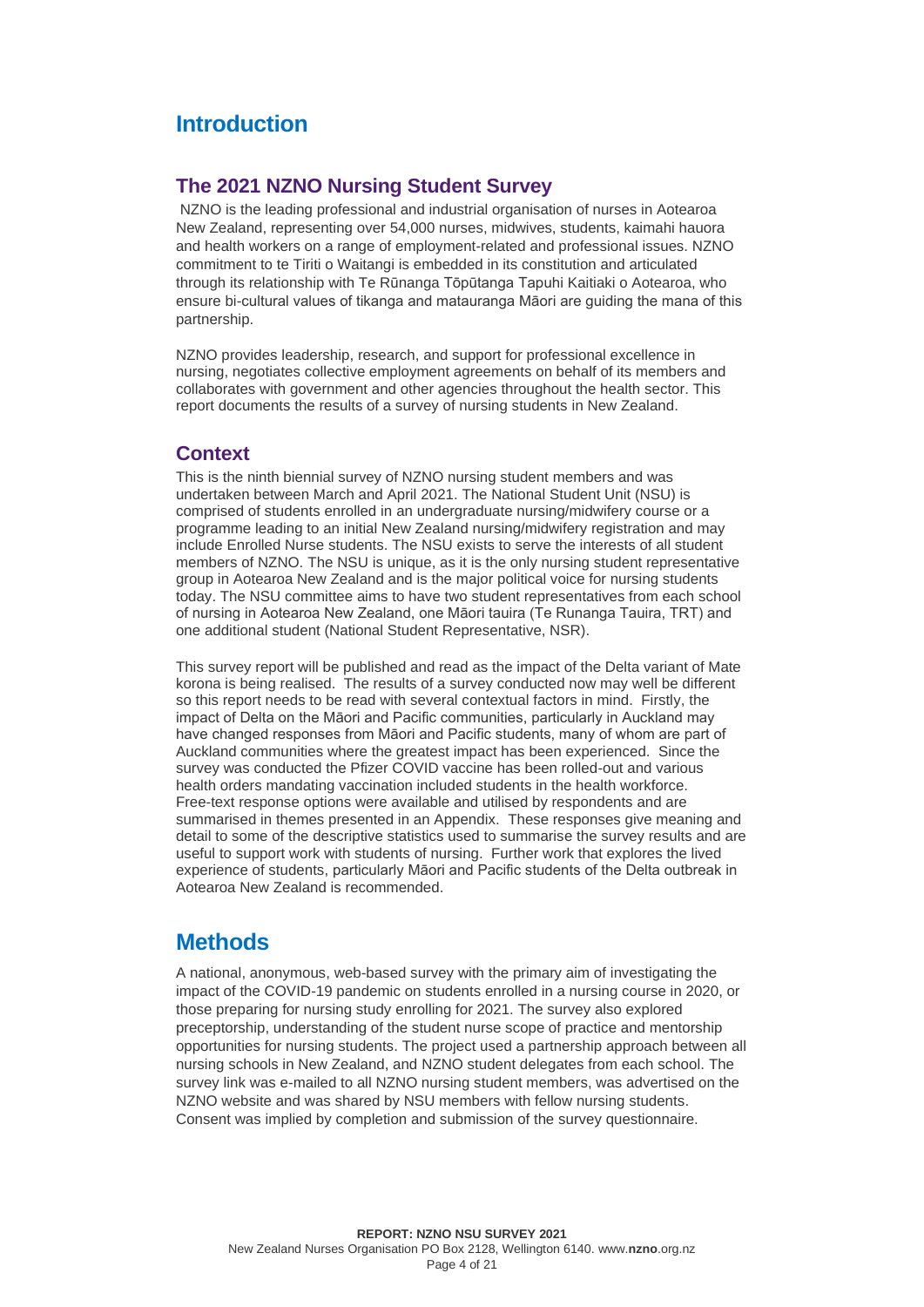### **Report structure**

The results are given for all respondents, and numbers and percentages are shown to allow comparisons.

# **Results**

#### **Gender**

A total of 685 students participated in the survey. The respondents comprised 620 (90.8%) students who identified as female; 59 (8.6%) participants were male, and four (0.6%) individuals identified as gender diverse.

#### **Ethnicity**

The total student cohort comprised 123 (18.0%) NZ Māori, 412 (60.1%) NZ European, 75 (10.9%) Pasifika and 186 (27.2%) Asian peoples. An additional 15.0 per cent of the students identified with other ethnicities. Respondents could choose more than one ethnicity; accordingly, the total exceeds 100 per cent. The ethnicity data is shown in figure 1 below.



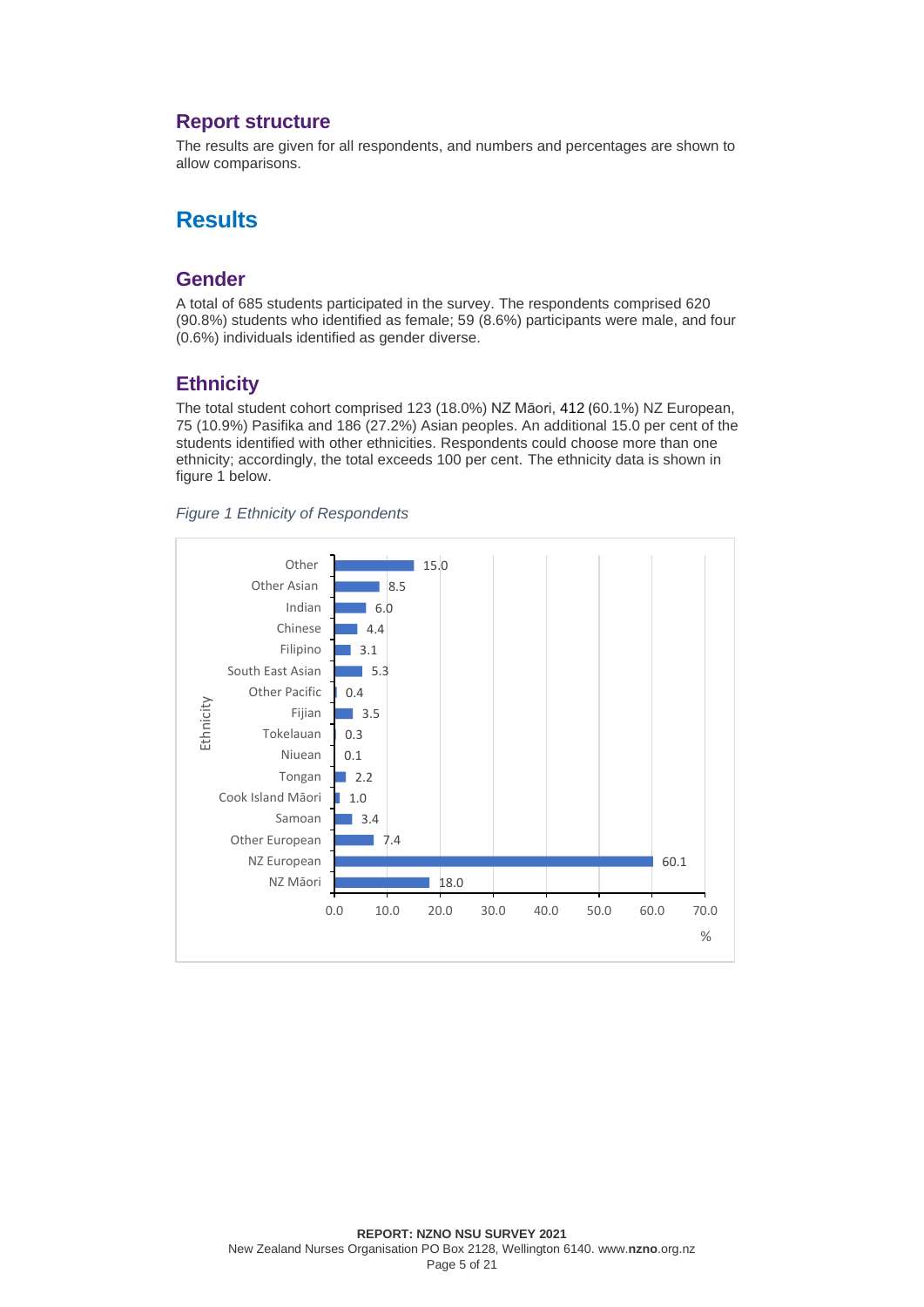#### **Age**

As illustrated in figure 2, students aged 18-21 years made up the majority of the student group (274, 40.0%). The remainder of the sample cohort comprised, 124 students (18.1%) aged 22-25 years, 96 students (14.0%) aged 26-30 years, 81 students (16.1%) aged 31-40 years and the remaining 101 students (11.8%) were aged over 40 years.



*Figure 2 Age of Respondents*

The respondents were fairly evenly spread across the first (241, 35.7%), second (203, 30.0%) and the third year of study (203, 30.0%). The 29 individuals in the other category included CAP students, and a small number completing or repeating parts of their 2020 course.



*Figure 3 Year of Study in 2021*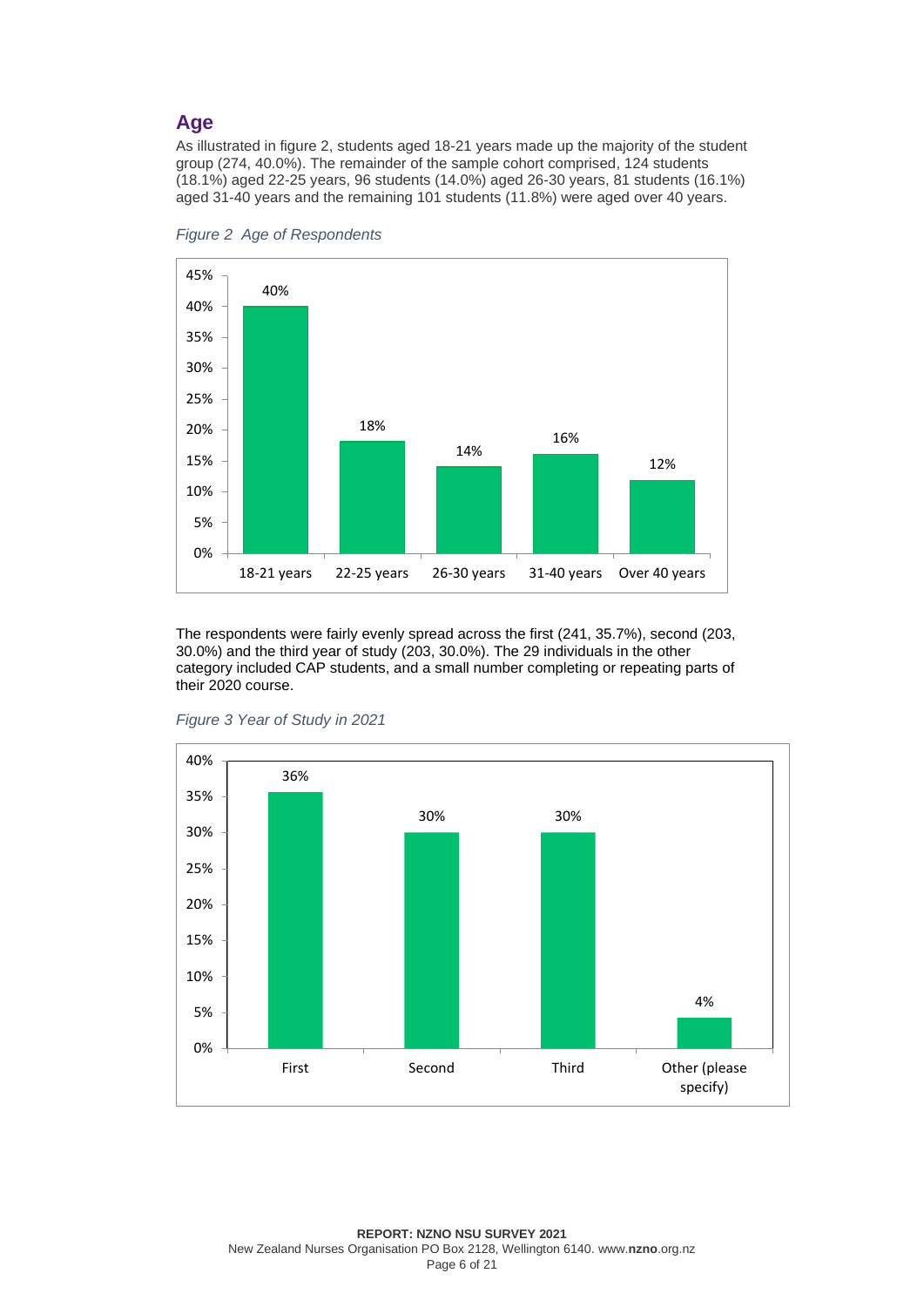| <b>Nursing School</b>                      | $\frac{0}{0}$ | n              |
|--------------------------------------------|---------------|----------------|
| <b>ARA Institute of Canterbury</b>         | 12.9          | 87             |
| Auckland University of Technology          | 23.7          | 160            |
| Avatar Institute of Learning               | 0.6           | 4              |
| Eastern Institute of Technology            | 3.7           | 25             |
| Manukau Institute of Technology (MIT)      | 1.2           | 8              |
| Massey University, Albany                  | 1.0           | $\overline{7}$ |
| Massey University, Palmerston North        | 0.4           | 3              |
| Massey University, Wellington              | 4.9           | 33             |
| Nelson Marlborough Institute of Technology | 0.1           | 1              |
| North Tec                                  | 3.6           | 24             |
| Otago Polytechnic                          | 10.7          | 72             |
| Other (please specify)                     | 0.3           | $\overline{2}$ |
| Southern Institute of Technology           | 9.3           | 63             |
| Te Whare Wānanga o Awanuiārangi            | 2.4           | 16             |
| Toiohomai Institute of Technology          | 6.8           | 46             |
| <b>United NZ</b>                           | 1.2           | 8              |
| University College of Learning (UCOL)      | 2.7           | 18             |
| University of Auckland                     | 2.1           | 14             |
| University of Otago Christchurch           | 0.3           | $\overline{2}$ |
| Waiariki Institute of Technology           | 1.6           | 11             |
| Waikato Institute of Technology (Wintec)   | 2.1           | 14             |
| Wesley Institute of Learning               | 0.7           | 5              |
| Western Institute of Technology, Taranaki  | 1.2           | 8              |
| Whitireia Community Polytechnic            | 6.7           | 45             |

#### *Table 1 Nursing School attended by Respondent*

All of the schools offering nursing training were represented in the study.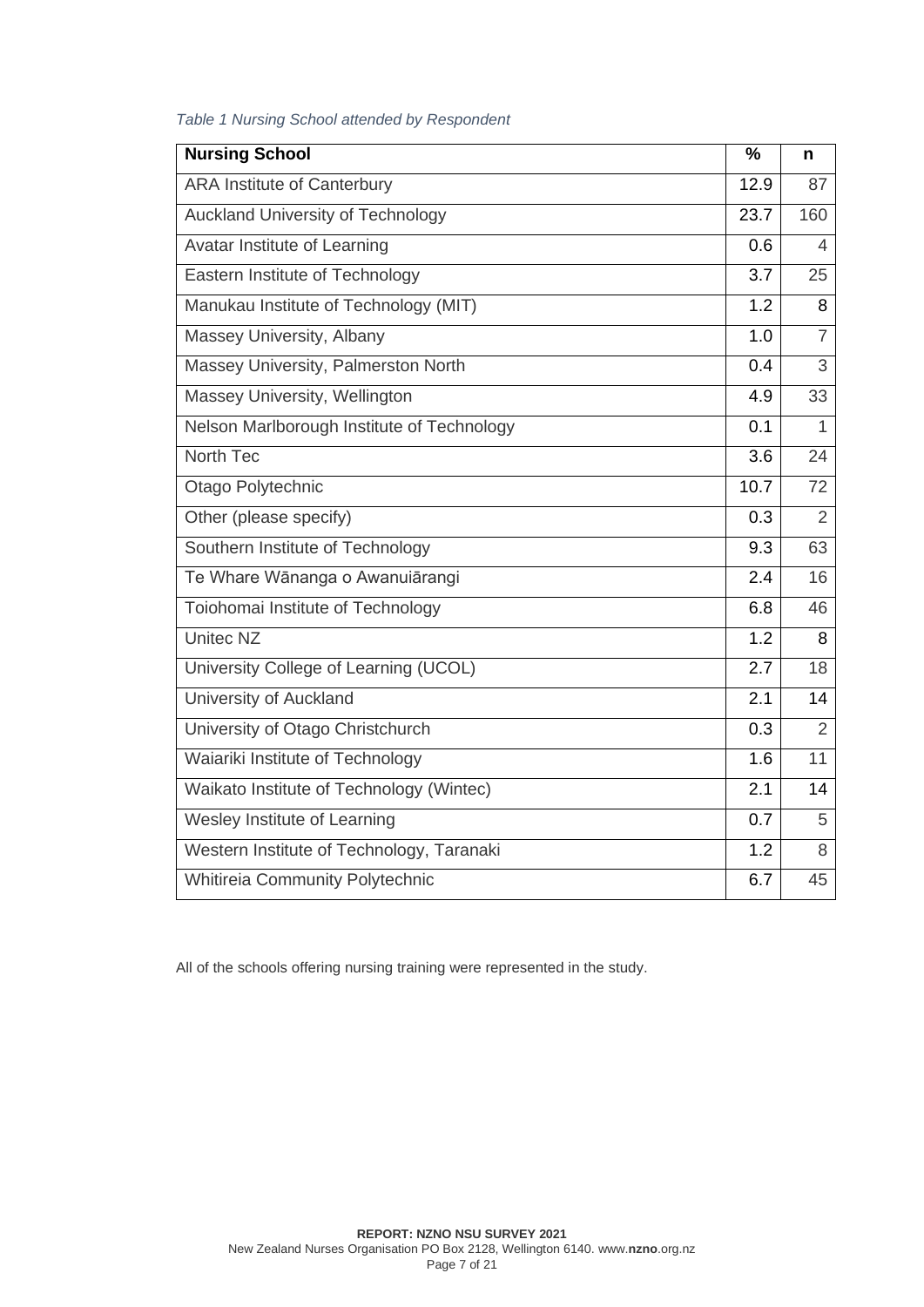# **Course of Study**

Some 585 (86.4%) of the student nurses were enrolled in the Bachelor of Nursing course (figure 4). This included five students who identified Bachelor of Nursing Māori, and one student who identified Bachelor of Nursing Pacific as their course of study. The Enrolled Nursing course was the second most popular course (n=28, 4.1%). The other category included seven individuals enrolled for a combined Bachelor of Nursing and Masters degree.





### **Impact of Mate korona, COVID-19 on Studies in 2020**

A major focus of the survey was the impact of the COVID-19 on nursing students in 2020, as well as the effect of the lockdowns associated with the pandemic on preparation for tertiary study in 2021. It is important to note that this section of questions would not be relevant to a proportion of students, according the number of respondents is lower than the previous demographic section. The numbers and percentages apply to the number of respondents who answered the questions.

The majority of the respondents (473, 70.9%) were enrolled in a Nursing course in 2020. Of those students enrolled in 2020, 249 (39.9%) were in the first year of study and 190 (30.4%) were in the second year of study. Only 24 individuals (3.8%) were in the third year of nursing study. Among the remaining 161 (25.8%) students, eight individuals were enrolled in university study, 23 respondents were completing foundation or bridging courses for nursing, 27 respondents were studying at secondary school and 19 respondents were undertaking a combination of second and third year papers.

Respondents were asked if the pandemic made them re-evaluate whether they wanted to study nursing. More than two thirds of students who completed the survey (473, 68.6%), had not re-considered the decision to complete nursing study. Indeed, some students indicated that the pandemic had encouraged them to enter nurse training. Nursing was seen as a secure employment pathway, and other options, such as overseas travel, were no longer viable.

Students who were not enrolled in a nursing course in 2020, but were preparing to commence nursing study in 2021, were asked if their preparation for study had been adversely affected. Of the 176 students who answered this question, 48 (27.3%) respondents indicated that preparation for study had been adversely affected.

Nearly 81% (520) of respondents indicated that the pandemic had not affected their decision to go ahead with nursing study in 2021.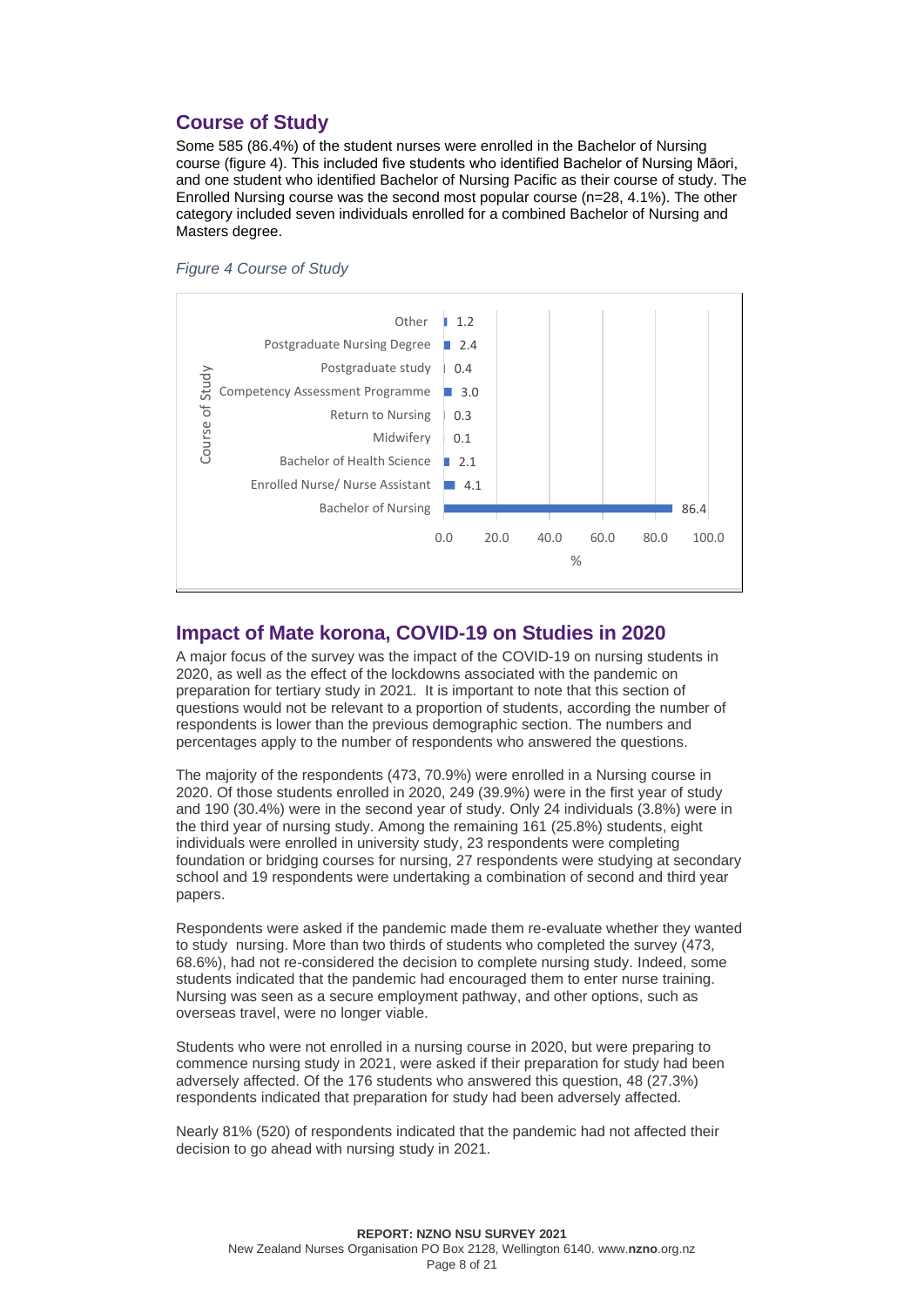

#### *Figure 5 Learning resources available to you during COVID-19 lockdown*

Asked whether information about learning resources was easily accessible and available to all students, the majority (467, 87.1%) indicated that this was the case. Respondents were also asked if communication with tutors was appropriate. These data are presented in the figure below. Almost two-thirds (340, 64.3%) students strongly agreed or agreed that communication was adequate and timely.



#### *Figure 6 Communication with Tutors during Lockdown*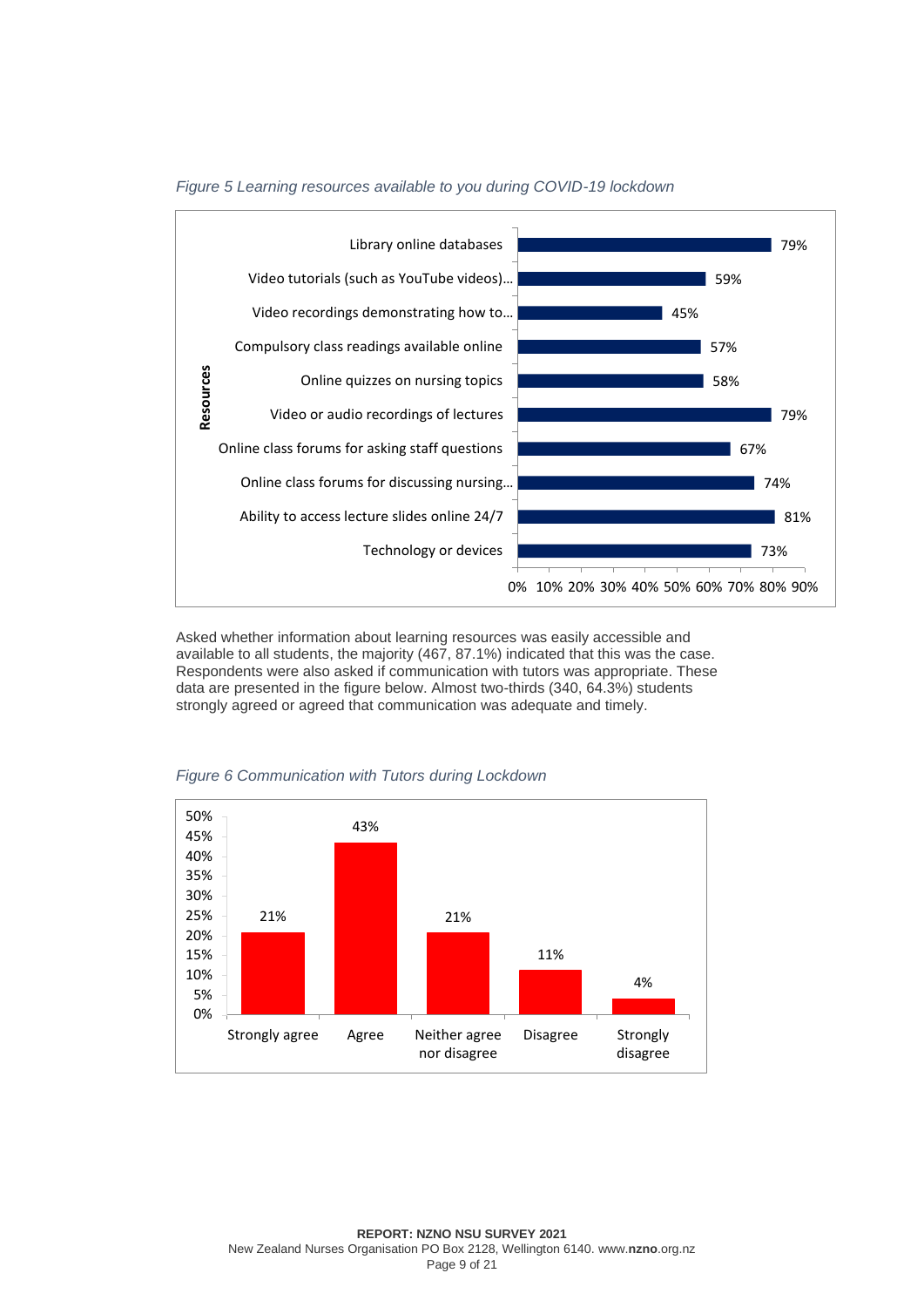### **Access to the Internet and Technology**

Eighty-eight percent of students (471) had satisfactory internet access to enable them to study at home. However, some 29% of students (154) indicated that they incurred extra costs associated with internet access or technology to enable studying at home during lockdown. Timely access to IT support was experienced by 71% (374) students. Overally, 70.3% of students (378) believed they were able to study effectively during the lockdown and three quarters (383, 75.1%) of students assessed communication from Heads of School during 2020 as adequate.

Respondents who indicated they were not able to study effectively during the lockdown were asked what additional resources would have assisted. Common responses were:

- > A quiet place to study without the distractions of home and family
- > Adequate internet connection
- > Interaction with class members and teaching staff
- > Opportunities to learn or practice practical skills

#### **Support Services**

Almost two-thirds (320, 63%) respondents reported that mental health support was available and promoted by their nursing school. Only 24 (4.7%) respondents accessed mental health support. It is hard to generalise with such a small sample size. Some students indicated the support was adequate, but others had to wait weeks for an appointment or left feeling they were not provided with any coping skills. Over half of students (274 or 55%) reported that their school provided pastoral support in addition to mental health support.

Only 32% of respondents indicated that they required support for childcare or whānau commitments during lockdown. Slightly more than half of this group had been able to access the support they needed. After lockdown, childcare facilities re-opened in time for 67% of respondents who required them. However, the data only represents those participants engaged in the survey and does not capture the anecdotal evidence of the various hardships students have been experiencing.

### **Financial Difficulty**

Financial pressure arising from the COVID-19 lockdowns was explored. Just over half of the students who responded to the question (259, 51.1%) indicated that they did not experience increased financial pressure. However, many students lost their jobs, particularly casual work, as a result of lockdown. Sole parents could not leave the home to work while their children were off school. Living costs such as power for heating increased during lock down. 16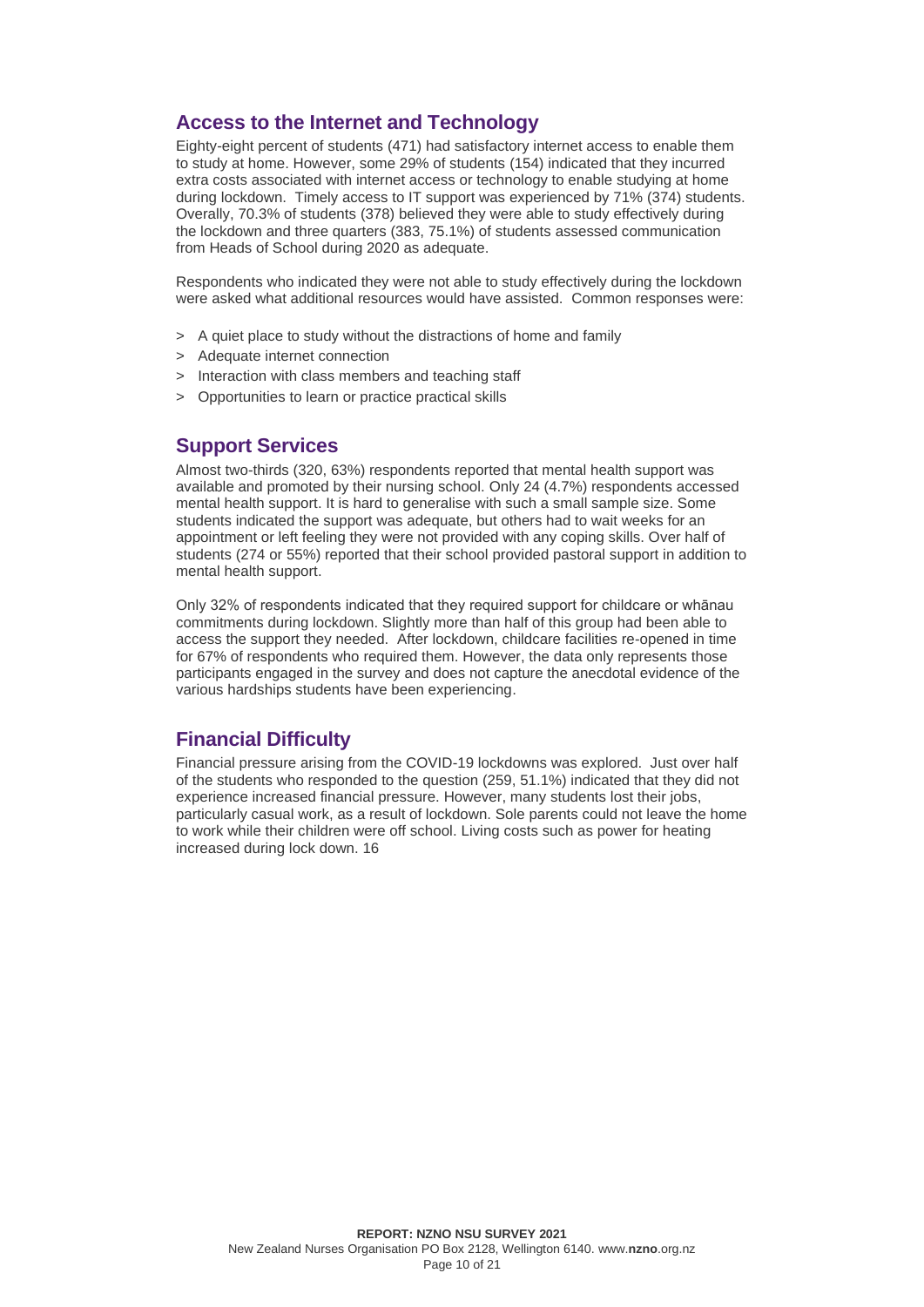# **Mate korona, COVID-19 Restrictions and Clinical Placements**

Very few students were not affected by changes in the number or length of clinical placements in 2020. As shown in figure 7 below, most students were somewhat affected (202, 43%), with major impact on clinical placements experienced by 40% (189) of students who responded to the survey. Just over half of respondents (55%) were able to access provisions to catch-up with clinical hours lost.



*Figure 7 Restrictions on the number or length of clinical placements*

The re-percussions for students of having cancelled, shortened or re-configured clinical placements in 2020 were revealed in comments the respondents provided. In general students describe:

- > Missing out on placements in particular clinical environments
- > Extension to the academic year to catch-up on missed work
- Insecurity over having enough clinical hours for registration
- > The extended academic year limiting the opportunity to earn over the long vacation.





Students had limited opportunities to learn or practice clinical skills during lockdown. Consequently, only a quarter of respondents (114, 24.7%) felt well prepared for placement after the lockdown and some 18% (85) of respondents were not at all confident about placement (figure 8). Given the limited preparation available to students during lockdown, the extent to which students felt they were given sufficient time to understand the requirements of placement was explored. The data are presented in figure 9.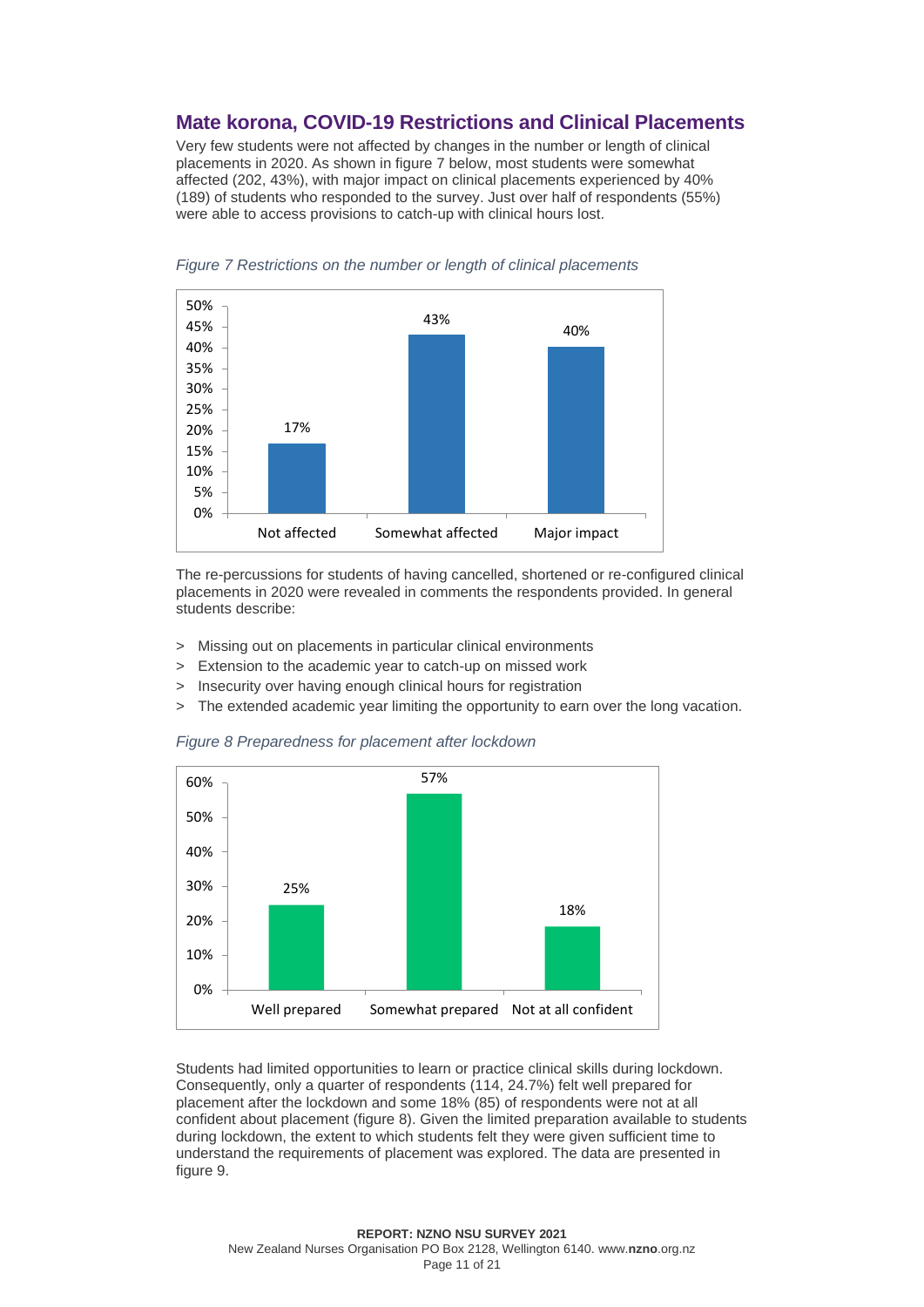

*Figure 9 Adequate time to understand placement requirements*

While many nurses had significant difficulties accessing adequate PPE during 2020, it was pleasing to learn that this was not an issue for the majority of students (figure 10).



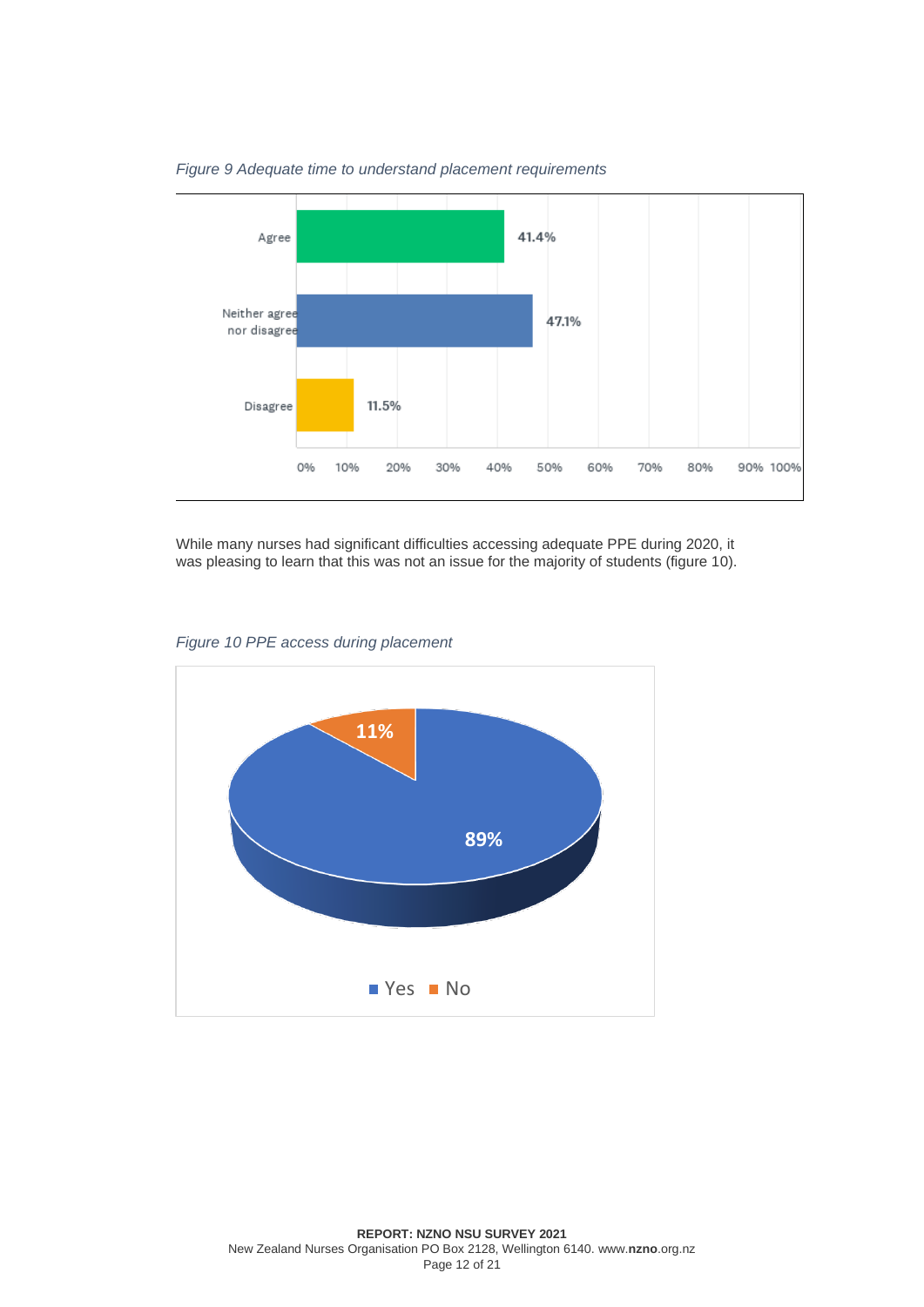### **Academic Performance**

Overall, the survey sought to understand the impact on the COVID-19 lockdown on the ability for students to successfully complete the year of study. As shown in figure 12, about two-thirds (320, 68.3%) of students were somewhat or significantly affected by the COVID-19 disruptions of 2020. However, 320 (81.7%) of respondents indicated that they were able to complete their course in 2020, and only about a quarter of respondents (123, 26.5%) indicated that future plans were affected or jeopardized by the COVID-19 disruptions.



*Figure 11 Impact of COVID-19 disruptions on grades*

#### **Scope of Practice**

The extent to which the student nurse scope of practice was understood by nursing students, preceptors, and other nurses encountered by students in the clinical practice environment, was explored. The Nursing Council of New Zealand does not define a student scope of practice. In this context, the term 'scope of practice', refers activity that nursing students can reasonably be expected to undertake while on clinical placement. These data are presented in Figures 12, 13 and 14. Only 5 (1%) of students admitted to not understanding their scope of practice.



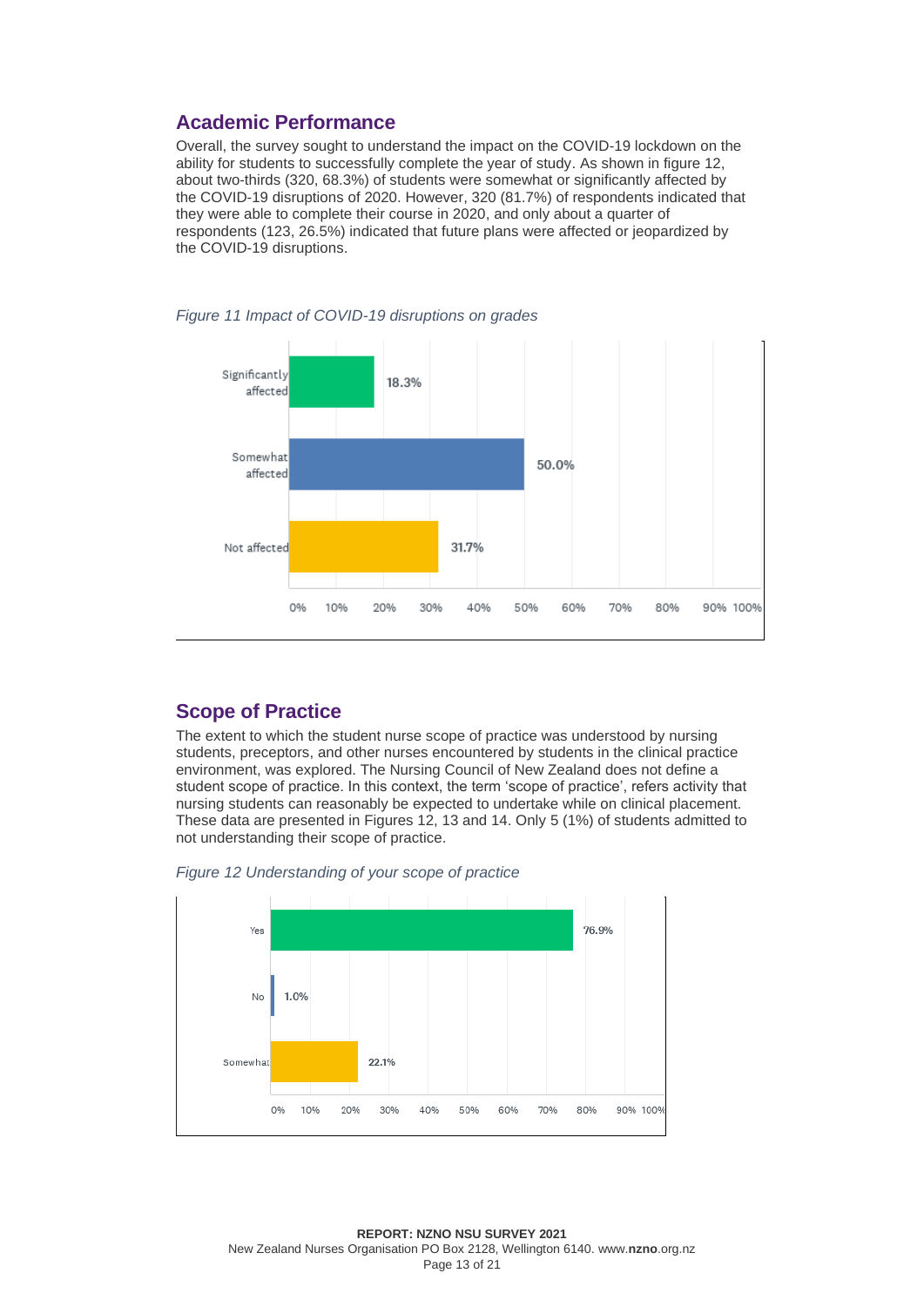*Figure 13 Preceptor understanding of your scope of practice*



Responses indicated that less than half of the students (224, 47%) believed their preceptor understood their scope of practice, with 51 (11%) of respondents volunteering that they did not think their preceptor understood their scope. Forty-two % of students thought preceptors somewhat understood the student scope of practice.

*Figure 14 Understanding of student scope of practice by nurses*



Less than one third of student respondents (134, 28.2%) believed that nurses encountered on placement understood the student scope, and around half (255, 53.6%) of respondents thought that nurses somewhat understood the student scope. Against this background it was not surprising to find that a third of students (159, 34.0%) who responded to the survey reported that they had been asked or expected to work outside of their scope on placement.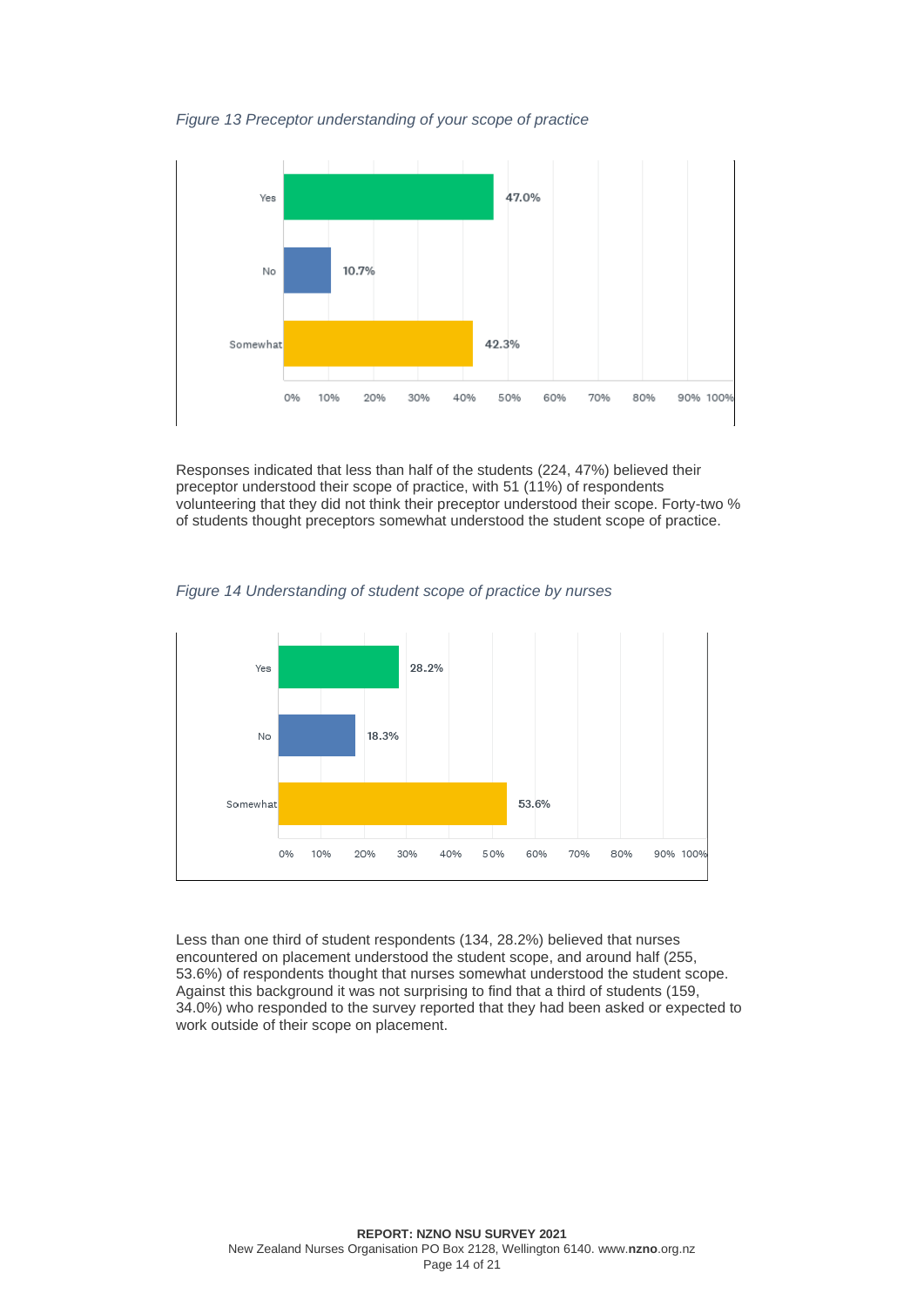# **Preceptorship**

.

Students were asked to rate the quality of preceptorship experienced on clinical placement. The responses are shown in Figure 15 below



*Figure 15 Quality of preceptorship for clinical placements*

Clearly, the experience of preceptorship on placement was very mixed. Almost half of students (213, 47.8%) rated the preceptorship as high quality, but most students (209, 46.9%) reported that the experience was middling. Only 24 (5%) respondents had experienced preceptorship of low quality.

Respondents were asked what traits they valued in a preceptor. Comments representing common themes are listed in the Appendix. The following comment expresses what many students conveyed:

- > Someone who pays an interest in you
- > Someone who is willing to teach you skills
- > Someone who lets you do things rather than doing them all themselves
- > Someone who understands you are a student and does not expect you to know everything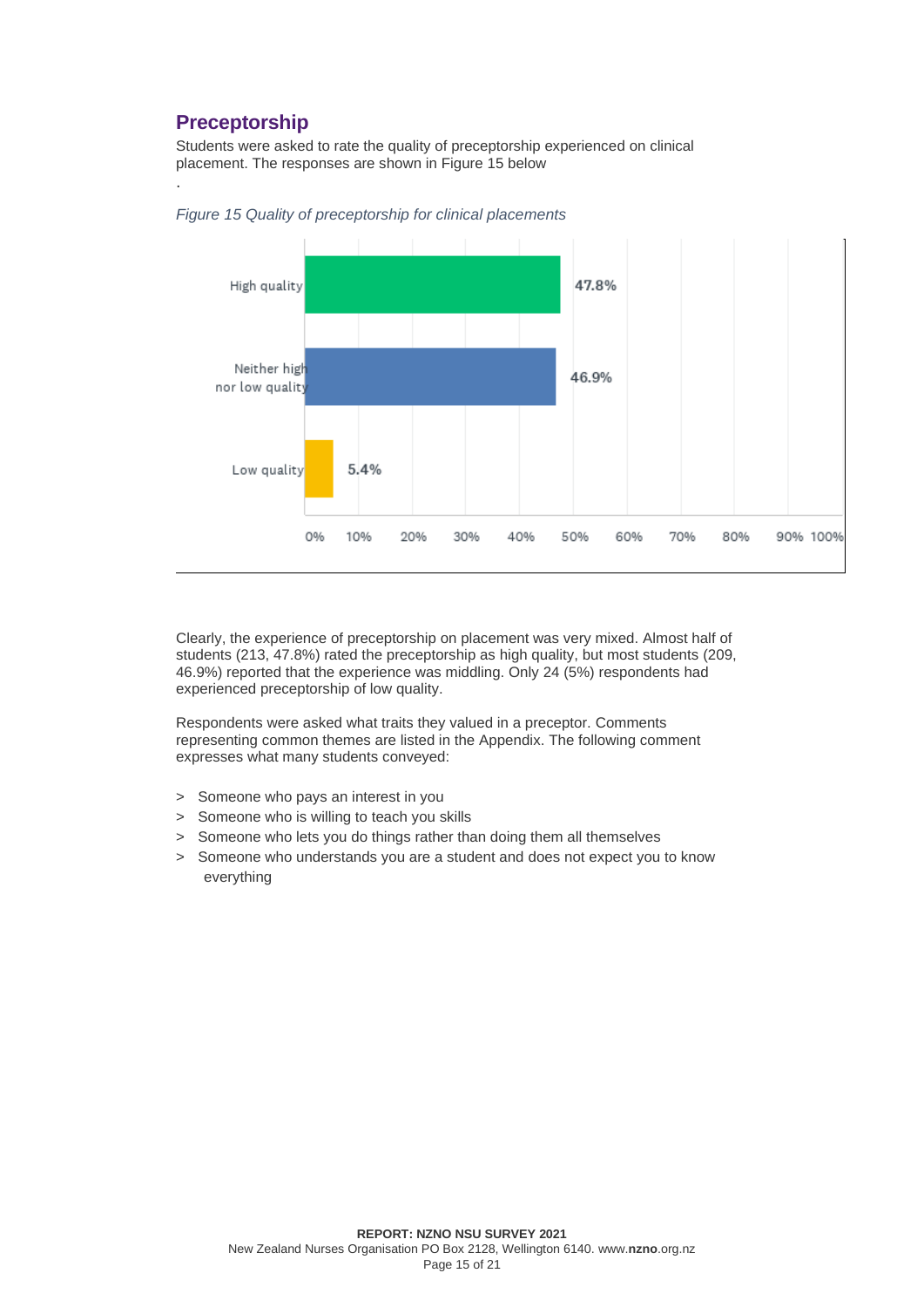*Figure 16 Frequency of tutor oversight of clinical placement*



Three-quarters of respondents (297, 74.8%) reported that their tutor oversaw their clinical placement fortnightly. Some students indicated that the frequency of oversight was weekly. However, 48 (12%) students reported that their placements were seldom or never overseen by their tutor.

### **Extra Support**

A peer mentorship or buddy system was available to nearly 40% (194) of students. Similarly, 37% (180) had opportunities to meet nursing students from other nursing students at the same school on a regular basis. Only around a quarter (121, 24%) of respondents had access to any mentoring outside of school, from qualified nurses, for example.

#### **Mate korona, COVID-19 Issues**

Most respondents (390, 77.8%) felt their school was adequately prepared for another lockdown.

Asked whether they would take the COVID-19 vaccine if offered it, 85% (413) respondents indicated that they would seek vaccination. Further, three quarters of respondents knew where to access clinically relevant information regarding the COVID-19 vaccines. Two thirds of respondents (329, 66.6%) indicated they would feel comfortable Managed Isolation or Quarantine Facility (MIQ) once qualified. Similarly, almost two thirds (327, 65.7%) of nursing students who responded to the survey would feel comfortable working in aread treating COVID-19 patients given their current knowledge.

#### **Other issues**

The survey concluded by asking respondents if there were any issues not raised elsewhere in the survey. There were 59 comments to be explored thematically. With the small number of comments made the results are not generalisable. The themes are listed below:

- > Acknowledge gender diversity
- > Bullying
- > Extra time in class to consolidate and practice skills
- > Financial support
- > Funding support during placement
- > More information about employment opportunities during study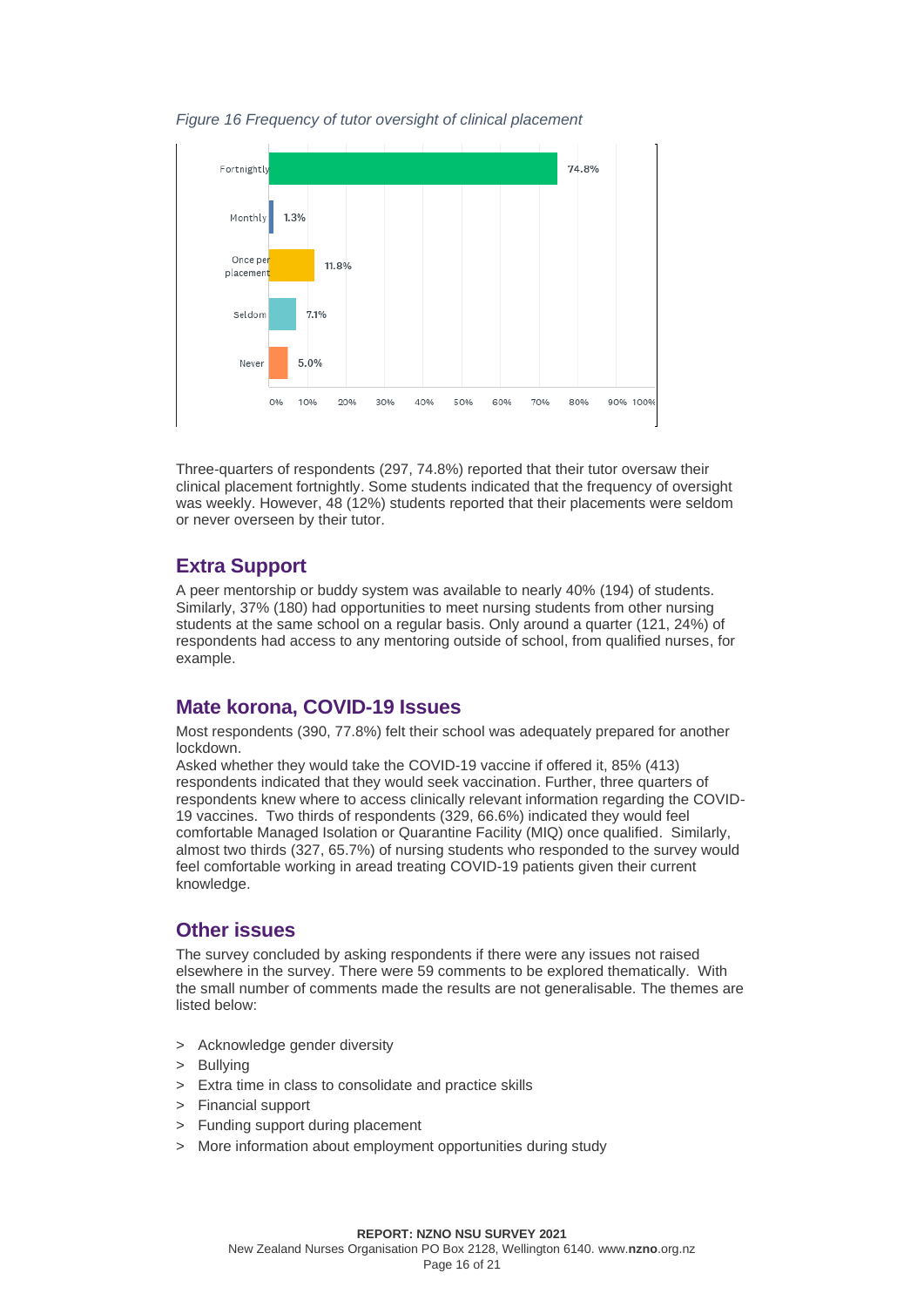# **Summary**

Significant disruptions were experienced by nursing students in 2020. The greatest impacts for students were:

- > Reduction in the number and or length of clinical placements
- > Reduction in the ability to earn through usual employment channels
- > Affected grades
- > Longer academic year to catch-up

Additional findings were:

- > Understanding of the student scope of practice while on placement is not optimal
- > Students rate the quality of preceptorship highly
- > Peer support or mentoring opportunities are limited
- > Students have good access to COVID-19 clinical resources
- > Very high numbers of students would take the COVID-19 vaccine if offered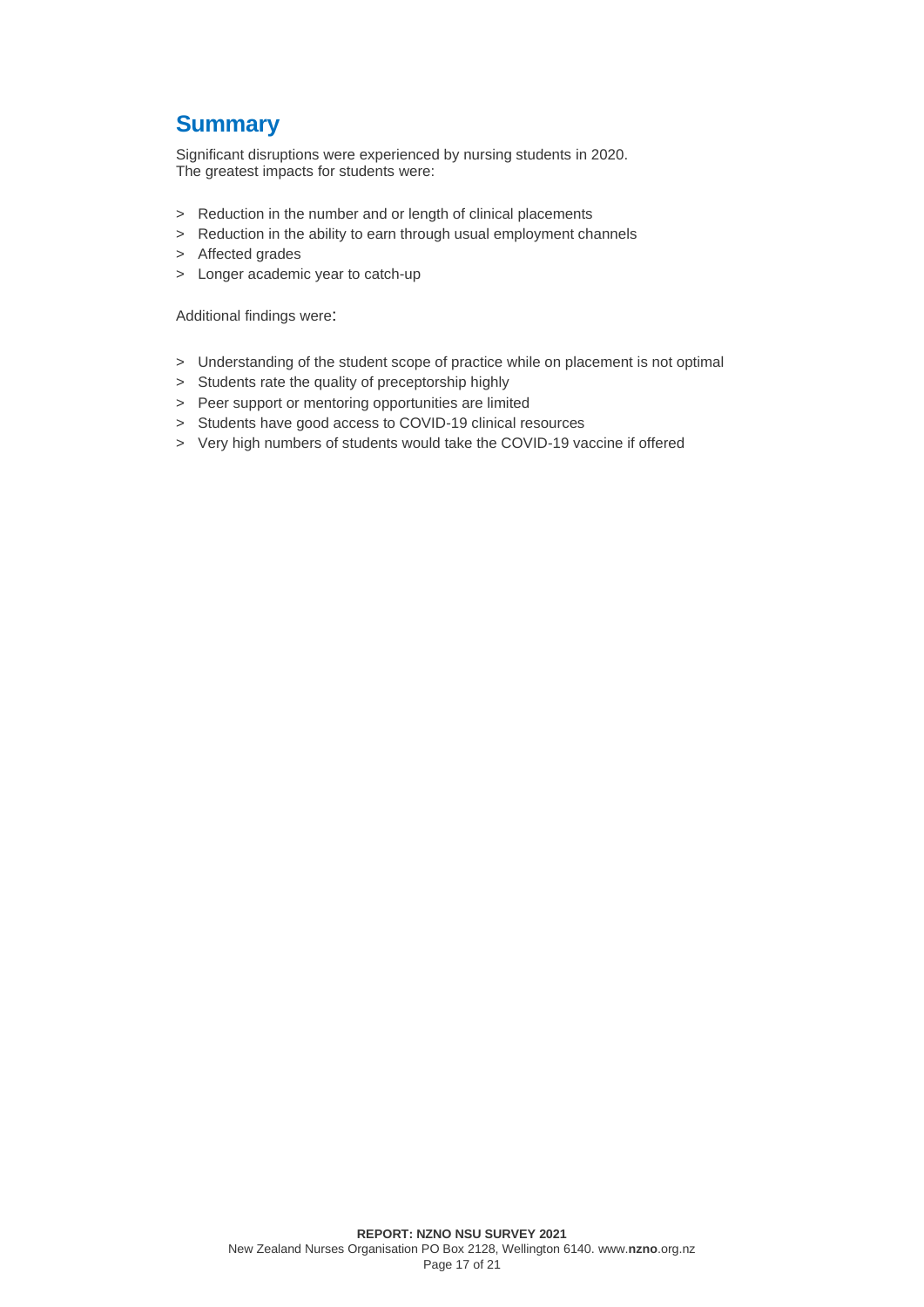# **Appendix**

Selected comments grouped by theme are included verbatim below.

#### **Impact of COVID-19 on Clinical Placements**

- > *Unable to complete our first placement so instead had 1 x 3-week placement at the end of the year*
- > *We had to alter our community placement to be done over the phone, but it was still completed*
- > *first semester placements where pushed back to the end of the year, which made it difficult to remember what we did and to put it into practice.*
- > *Rescheduling of placements and therefore having an almost 12-month study year*
- > *Lost our year one hospital exposure day which was not repeated, and our last week of our first placement and now must make up hours in other placements to meet registration criteria.*
- > *My placement was cancelled completely during lockdown and I was only able to make it up at the very end of the year at which time my 8 week placement was cut to 6 weeks but we were made to go 5 days a week instead of 4 to make up the difference, this was hard as trying to complete the required paperwork without that day off. As a parent of 3 kids I had no choice but to work to make ends meet so working 5 days during placement affected my ability to also provide for family it was just one more stress of COVID lockdown*
- > *Missed out 4 weeks of clinical placements, which provided some pressure to fill out required clinical hours.*
- > *The same number of clinical hours and paperwork packed into fewer hours mean very busy placement and minimal time to complete work. Along with lack of personal time and decreased hours of sleep.*
- > *Didn't have placement at all in first year 2020. Therefore, all practical skills, communication skills, how to deal with patients, what are clinical expectations were severely hindered. The first clinical placement in 2nd year feels as if there is more pressure added and feeling very inexperienced.*
- > *We only attended 2 weeks of our clinical placement and missed out on the rest. Getting feedback from nurse mentors in facilities was difficult because they were also affected and were busy.*
- > *Programme was extended into the holiday for students that did not get a chance to do their clinical placements during lockdown. However, clinical hours gained from clinical placements were greatly reduced and its insufficient to greatly contribute to the 1100 hours needed for graduation.*

#### **Financial implications**

> *Placements over the summer was difficult as we couldn't work instead, leaving us with minimal money as summer is usually when we save up for the following year. Placement travelling and parking costs a lot so not having enough saved made it a bit difficult for 2021/my final year financial wise.* 

#### **Online learning**

> *It was difficult at first, to adapt to online learning but it challenged me, and I've now adapted towards it. I consider it's become a strength and a key skill for my future.*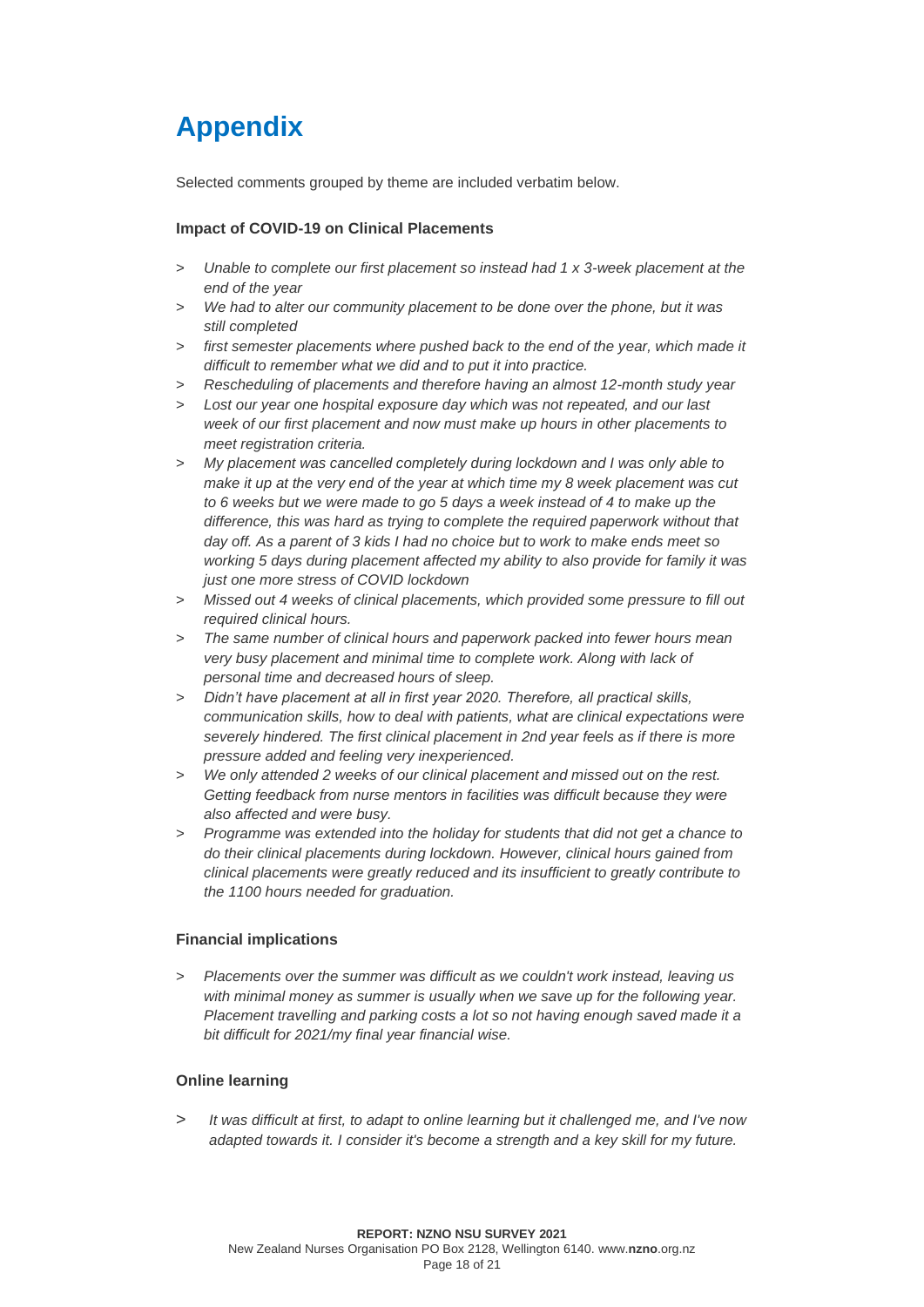*I've learnt a lot about technology I wouldn't have discovered without this experience and I'm still learning all the time!*

- > *Back up protocol learning. Which means that if another pandemic, lockdown, or anything else that inhibits nursing students to go into labs/ lectures/ tutorials they can develop their skill set at home.*
- > *Loved having recorded sessions available to go back and revise, you don't always click on in classes but being able to go back and watch it is great*
- > *We were off campus for the duration of COVID lockdown. During this time, we were unable to access campus facilities, Wi-Fi, library, gym, heating etc. however we received no reimbursement of costs. Online learning meant no use of labs or lab equipment but again we didn't receive reimbursement.*
- > *I really liked the 2020 study year because everything was recorded and in 2021, we still have access to them. Recorded lectures are helpful for our revisions.*
- > *The lecturers were not given sufficient training on how to use their devices and software often resulting in half a lesson being spent fixing these problems*

#### **Social interactions lost**

- > *I failed to successfully complete semester one 2020 due to Covid 19 lockdown. I feel I lost the kanohi ki te kanohi interaction with tutors and peers and somewhat became stuck in a helpless situation. I have since returned to complete semester one in 2021.*
- > *The main issue I noticed during the lockdown how withdrawn we felt without that human interaction. I believe it is vital to have that face-to-face interaction to really engage in our learning.*
- > *Over the 2020 year of nursing study I found myself feeling isolated from classmates and tutors. A platform for students specifically to talk about their papers, experiences, how they're coping, just a place to talk, etc. could be beneficial for students to feel connected and improve their abilities to cope with the disruptions of COVID-19*

#### **Unknown legacy of 2020 Academic Year**

- > *The pandemic might have impacted the quality of experience compared to other previous graduated nursing students. It would be great to consider the future consequences during the process of employment.*
- > *I worry that there will have been inconsistencies across different nursing schools around programme delivery during lockdown and clinical placements*

#### **Gratitude**

> *I would simply like to use this as a chance to thank the tutors who supported us and facilitated us in a difficult time. Between placement troubles, the difficulties of online learning and the stress they must have endured to try keep us all together, I have nothing but the highest of respect for them.* 

#### **Traits valued in a Preceptors**

> *A desire to teach and space to let us learn, talking through what they're doing and why and those that respect we're being taught a certain way and should follow what we're being taught to do from the university.*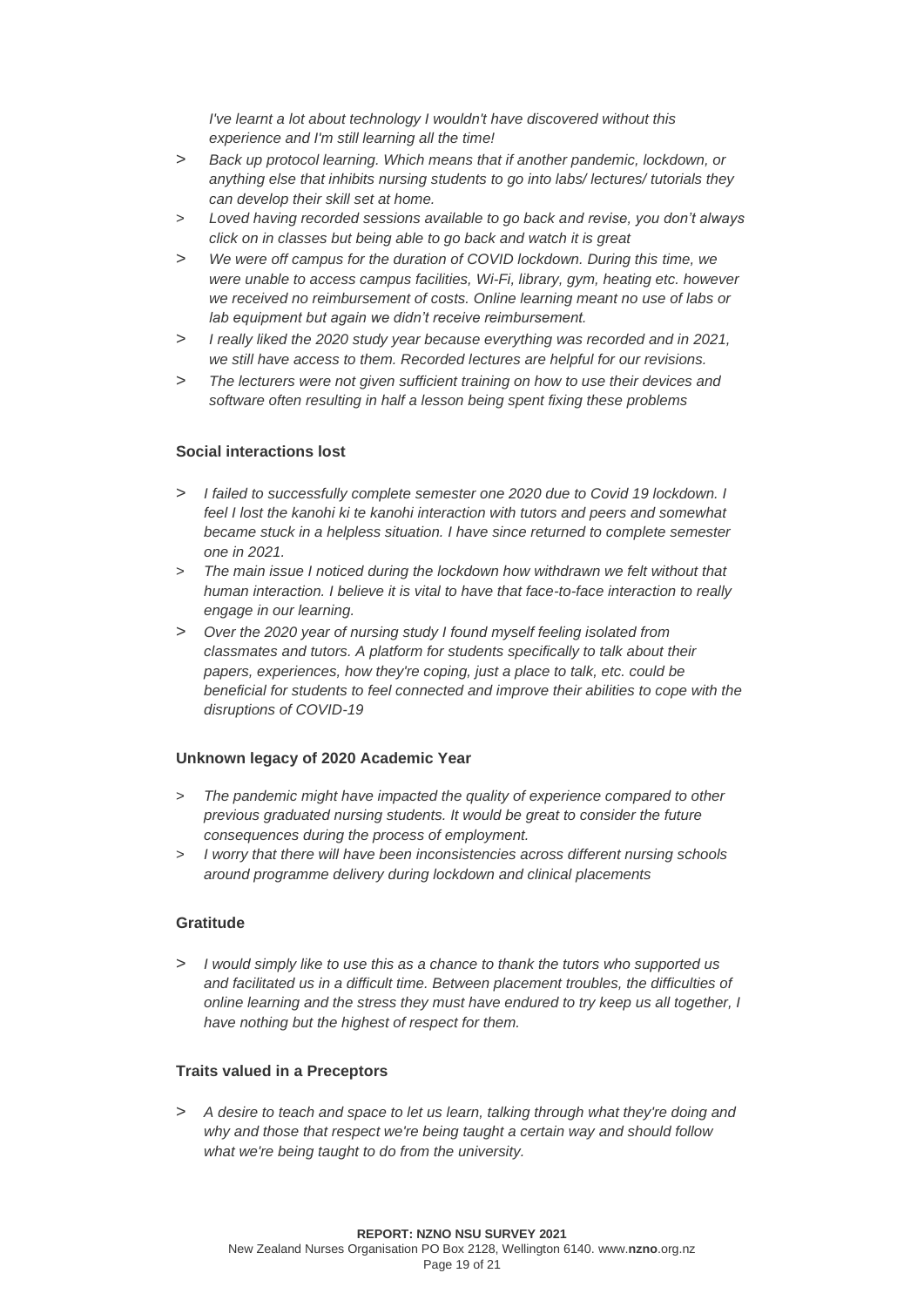- > *Wanting to have a student alongside them. Taking the time to teach and challenge you as a student in a supportive way. Sharing of knowledge, open communication.*
- > *Confident, supportive, understanding, someone who cares about the development of our skills, someone who is happy to have students and understands that we are still learning, and may need more time to practice our skills. Good role modelling of practice and rapport with the patients. I value someone who is keen to have students over a few shifts and build rapport with a student and become more confident in our abilities.*
- > *Engaged, willing to take students, knowledgeable, not task/time focused, warm, and compassionate*
- > *Confidence wants to be a preceptor, willing to teach, know the scope of practice, a positive attitude*.
- > *Someone who has a lot of knowledge to give. Someone who appreciates that a student has a lot of knowledge and background themselves and that this shouldn't be overlooked. Support for future learning and development. Openness to discuss things for professional development in a safe environment. The ability to have open discussion and to feel safe to do so.*
- > *Patients and trust. Preceptors who patiently show you how things are done and then assist you to do one and then trust you to do it independently. Some preceptors won't let you do anything, and others get annoyed if you haven't done it or seen it before and can't be bothered showing you.*
- > *Willingness to teach and let me partake and practice nursing cares. Making sure I am comfortable and competent in the skills that I am practicing. And being kind.*
- > *My recent placement allowed me a space of my own to work. This gave me ability to follow up my learning online and make notes. it meant i could be found there by other RNs who offered me experiences in the roles. A relaxed preceptor did not over burden me with many aspects of the placement, instead set me tasks on a calendar so I could concentrate pre learning on those tasks and so understand where and what I was to do.*
- > *I value preceptors actively engaging in the work we are required to do as students. I also appreciate being recognised when I am doing something well.*
- > *Open communication, expectations of student evaluated each day as learning progresses and more responsibility added as needed. Teaching is also good not just following around because they are too busy.*
- > *Understanding strict but in a loving way, honest, trustworthy, knowledgeable, patient, one who doesn't shout or embarrass us in front of other staff, wise and mature and cares about helping students rather than forgetting we are there*
- > *Ability to teach me the correct way to do things; why we do it; little tips and tricks; understanding; patience when learning a skill; approachable to ask for help or questions; able to push me and challenge me.*
- > *Empathy and cultural awareness. Not every student learns the same way, also I find it important that preceptors know that for pacific students we tend to steer away from asking help as it can become quite intimidating for us. Patience is something I also value in a preceptor, we are still in learning, we will not know everything that you do.*
- > *A preceptor who understands what we are expected to gain out of that particular placement because sometimes it can feel hard to always ask if we can do certain things in order to meet competencies and you don't want to bug them all the time or feel like a burden*
- > *Please can you make sure that all preceptors get the right preceptor training before they take on a student. As well as create a list for all the things that the student nurses are allowed to do within all the different year groups so there is no questioning or unsureness of what we are able to do.*